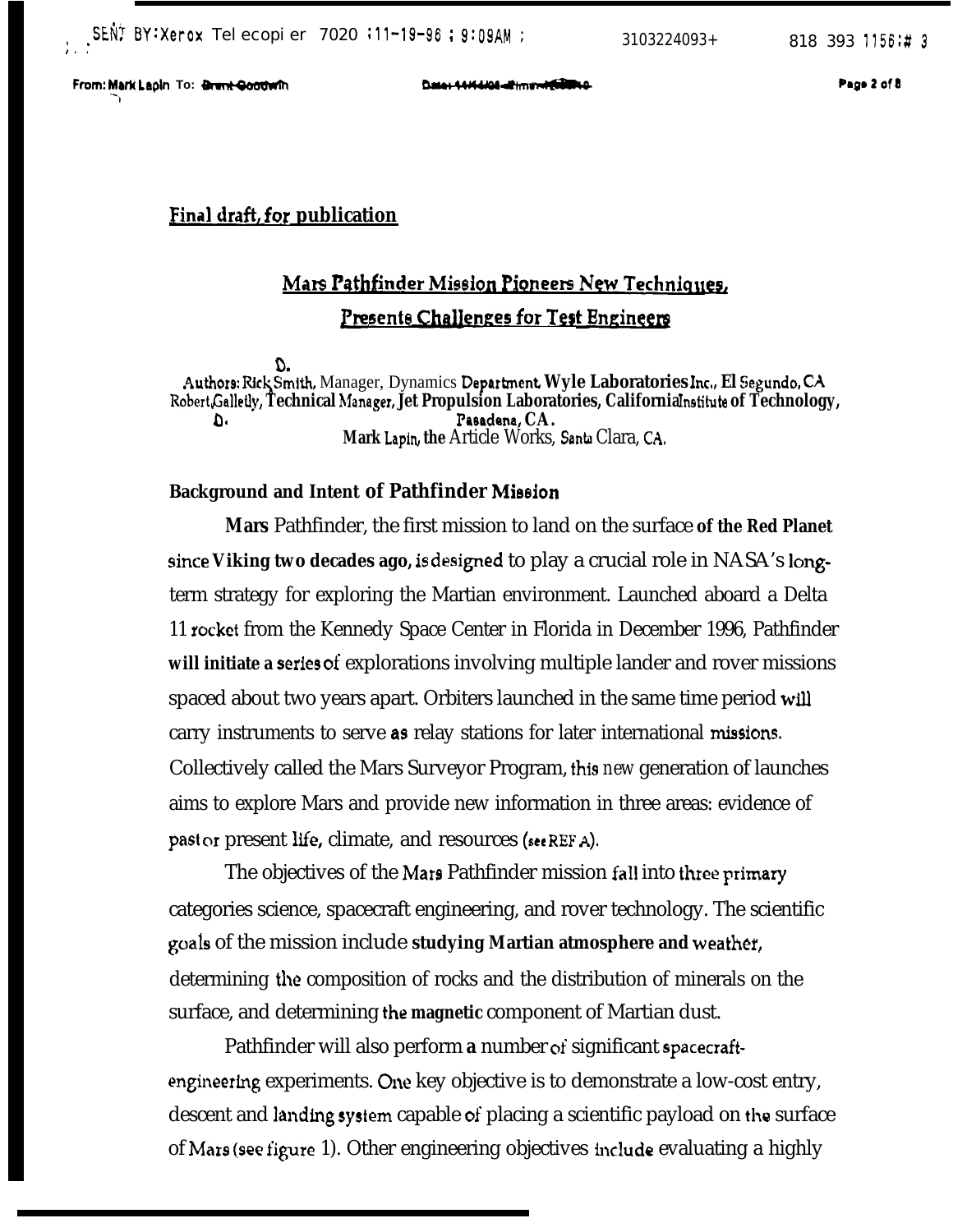From: Maddapin-Tut State Geodwin

 $t \rightarrow s$  and  $t$ 

96 : 9:09AM ; 3103224093→ 818 393 1156;<br>D<del>ate: 11/14/08 Tiss: T2/WE07</del> Page 3 of &

integrated, high-performance avionics package; using a commercially developed, multitasking, computer operating system; and assessing the performance of solar arrays in the swirling Martian duet.

The Pathfinder mission will carry the first autonomous rover ever to explore the surface of another planet. Mounted on six wheels and powered by a combination of batteries and solar arrays, the micro-rover will demonstrate the usefulness of rover vehicles for deploying and carrying out scientific experiments on Mars. If all goes well, the rover (designed by JPL in Pasadena, California) will be the prototype of a new generation of micro-vehicles destined to expand our knowledge of the Martian surface in the coming decade,

Before the rover can begin to navigate the Martian terrain, it must first survive the rigors of launch from earth and landing on the red planet, The following portions of this article focus on the rover and the acceleration and acoustic tests conducted to ensure that it will arrive on Mars in a fit condition to perform its mission.

#### **The Micro-over Flight Experiment, a.k.a. Sojourner Truth**

The vehicle that will land on Mars has a mobile mass of 10.5 kilograms. On top is a flat solar panel a quarter of a square meter in size that will provide 16 watts of peak power. The rover has a primary battery that will provide 300 watthours of power. It has a normal height of 315 millimeters (not counting UHF antenna) with a ground clearance of 150 millimeters. It is 630 millimeters long and 480 millimeters wide. Its six wheels are mounted cm a rocker-bogie suspension system that permits the rover**to** climb over small rocks, The wheels **are made of aluminum with steel cleats which will be able to survive even the frigid Martian nights when temperatures pluqy to -110 degrees C, Each wheel is powered by a 2. S-Watt motor.**

**Cfficially called the Mars Pathfinder Microrover Flight Experiment, the** rover gained a more poetic name as the result of a worldwide, year-long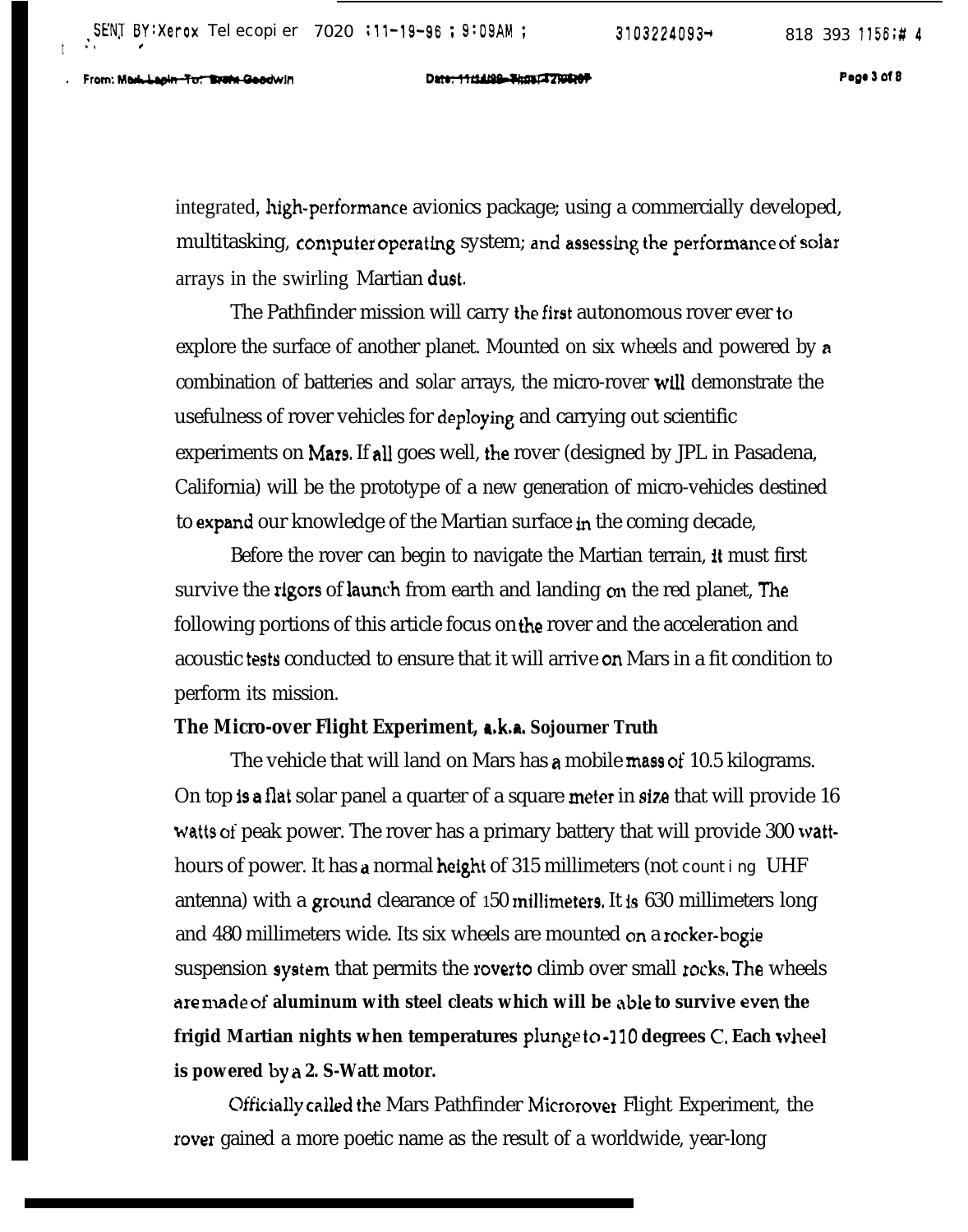competition. Students up to the age of 18 were invited to submit essays about real-life heroines whose names and accomplishments suited the spirit of the mission, The winning name was Sojourner Truth, after an African-American woman who risked life and limb to" travel **Up** and down the land" during the Civil War era, championing equal rights fox all.

During the cruise to Mars, the Sojourner will be mounted on one of the three panels of the Mars Pathfinder Lander. The lander stage provides the rover with structural and thermal support and limited data collection and transmission capability, During the descent to Mars, both rover and lander will be enclosed in a shell that contains a solar array, medium gain antenna, propulsion thrusters, valves and tanks,

Control and guidance of Sojourner on the irregular Martian surface presented a particular challenge. Because of the space-distance-time lag, a message beamed from Earth to Mars takes up to 20 minutes. Sojourner crawls along the surface at a rate of about 3,3 feet per minute, But even at that snail-like speed, it could get into plenty of trouble during the hour or two required for an exchange of several messages,

To get around obstacles, Sojourner will employ a navigation system that combines human and robotic intelligence. The lander carries a camera system which will acquire stereo images of the rover for transmission back to JPL scientists in Pasadena, Using special goggles to transform the images into a 3-D terrain map, the scientists will plot a short course for the rover to follow, If unexpected obstacles appear, Sojourner will attempt to steer around them using an on-board camera and a laser-image-finding system under computer software control. The control scheme was developed at MIT and enhanced at JPL, Not-so-soft landing

To reduce the cost and complexity of using numerous rocket bursts to cushion the landing, NASA will use an ingenious entry technique that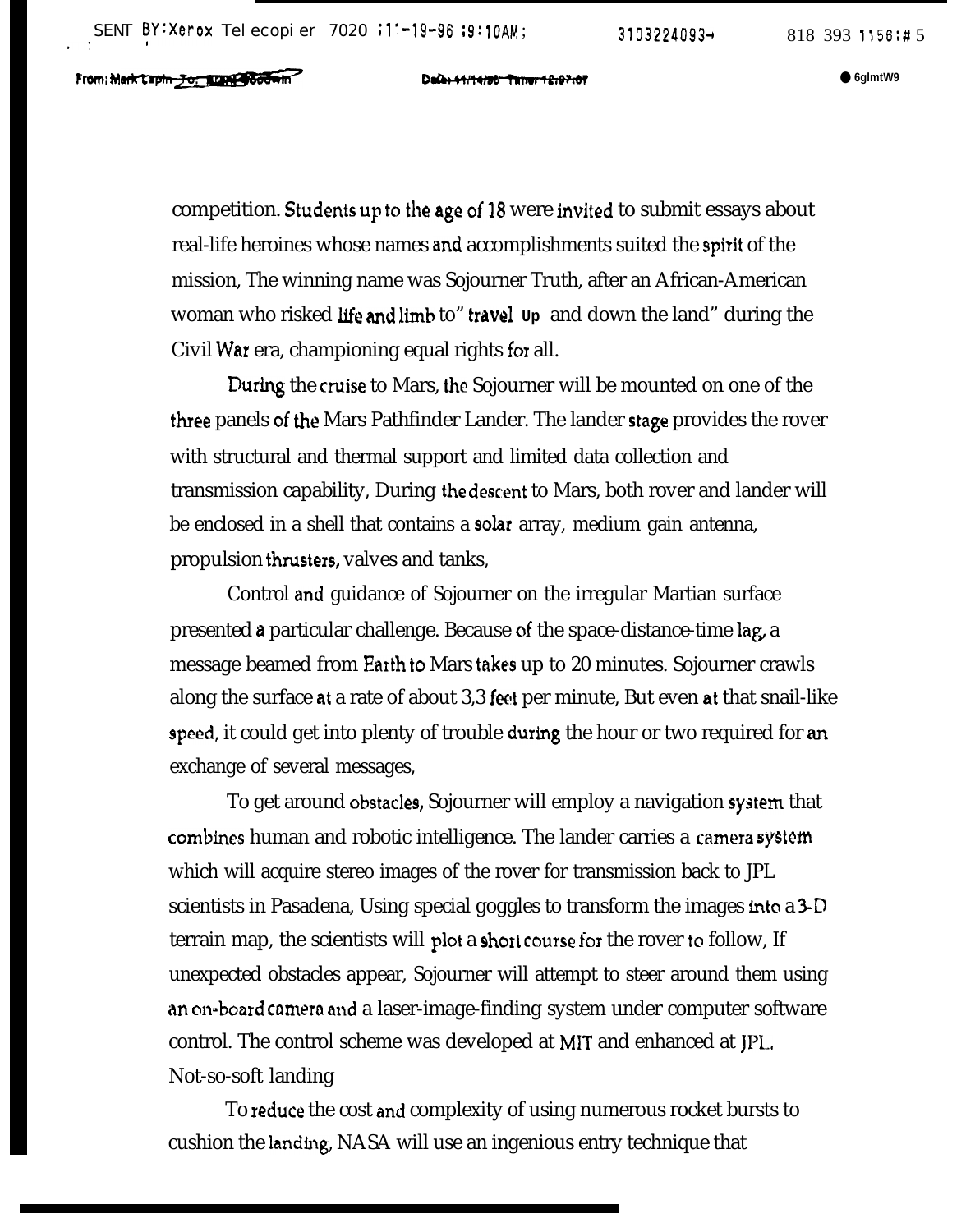Date: 11/14/90 - Pinner-42:08:08

**Provident** 

constitutes one of the most important aspects of the Pathfinder mission, The lander will enter the upper atmosphere of Mars traveling at a speed of 7,6 kilometers per second and an angle of 14.2 degrees (90 degrees is straight down). It will reach peak atmospheric shock at less than 20 times Earth gravity at 30 **kilometers above the surface,** During this time, the payload will be encased in a heat shield designed to partially slow its descent. At ten kilometers above the surface, when the lander is still traveling at approximately twice the speed of sound, a parachute will deploy. The drag of the parachute and a burst from rockets in the backshell will reduce speed to 20m/ sec or 45mph, At six kilometers above the ground, the lander will drop down from the backshell at the end of a 20 meter bridle. Moments before impact, four giant airbags will deploy around the lander in **a** spherical pattern. The bridle **i9** cut and a final burst of rocketry will the carry backshield and parachute away from the landing site. The lander in its sphere of airbags will then bounce down on the Martian **surface.** Just how high, how far and how many times the package will bounce depends on the particular features of the surface it encounters. It will land in an ancient floodplain called Ares Valli<sub>A</sub> in Chryse Planitia. But whether the precise point of impact will be a sharp rock or a sandy depression is anybody's guess, Throughout this eventful process, on-board sensors will measure acceleration, airstream pressure and temperatures, The data will be returned in real time during descent. Later analysis will pave the way for refinements of the landing technique and lander design. Once on the surface of the planet, the lander will open its panels and the rover will trundle out to begin its explorations. Testing the unknown

The use of microvehicles and the low-cost system for soft-landing them on the Martian surface are key elements not only of the Pathfinder mission but of the entire Mars Surveyor Program. Thorough testing was a prerequisite for mission success, But test engineers had to confront some major challenges. Chief among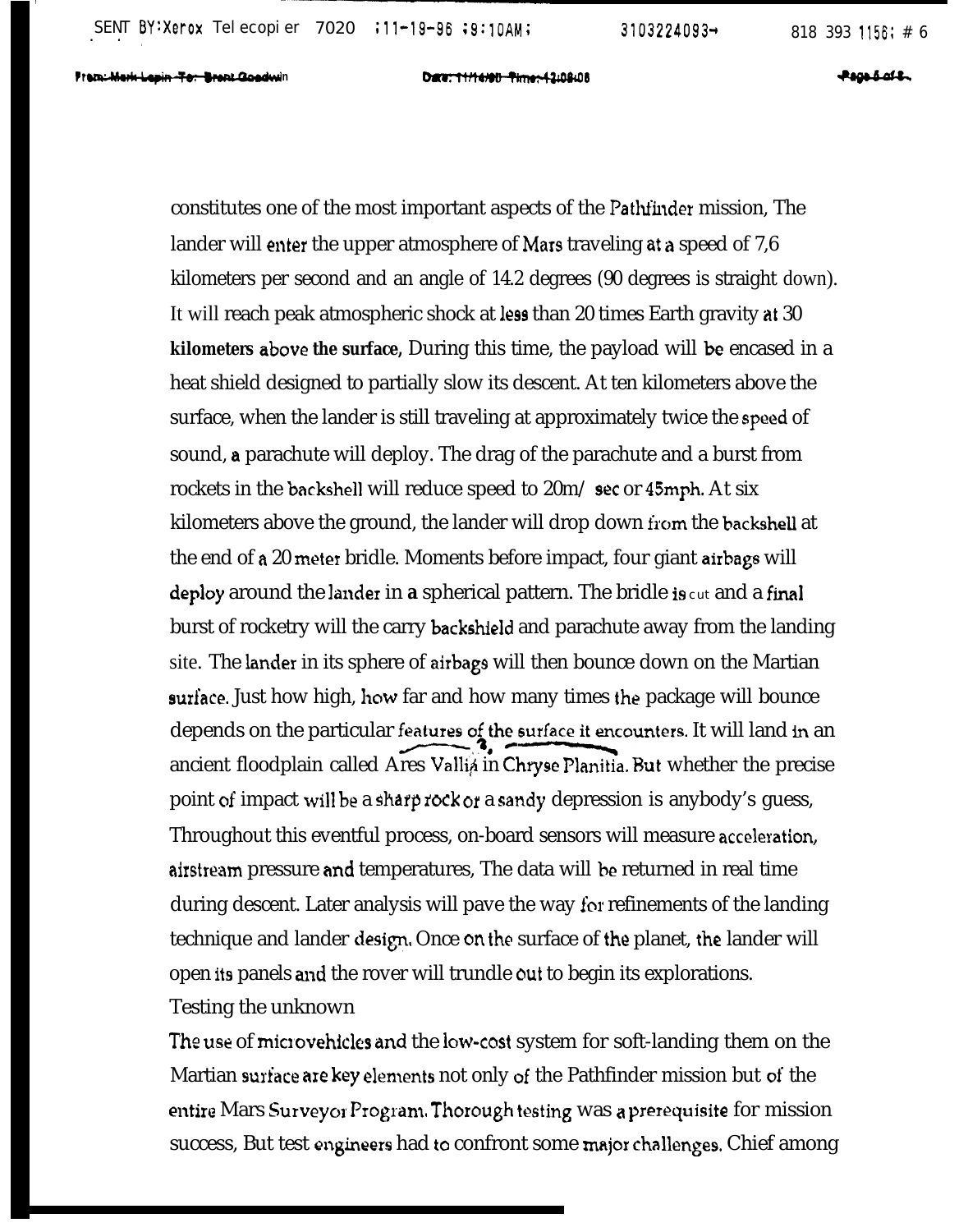Fram Mark Lapin-To: Brent Goodwin -

DECT: TY/T4/90 Thre: 12:09:09-

**\_Page & af R** 

them were the schedule-critical nature of the mission and the many unknowns involved in using anew technique to land a previously untried vehicle ona pooriy understood surface,

Since the Delta II is a tried and true launch vehicle, engineers had an accurate picture of the acoustic and acceleration values that the lander (and rover) would encounter during lift off. The landing was entirely another matter. It was difficult to be precise about the acceleration loads the module would encounter during the various phases of its descent to the surface. The actual bpact loads would vary drastically depending on the precise angle of impact and the nature of the impact surface.

#### Test Planning

TO account for such variables, it made sense to build an ample margin of error into the test process, Over-testing could result in damage and delays that might doom the whole mission. The Pathfinder had to fly through a very narrow launch window. If lift-off could not take place within a specific two hour period, orbital conditions could delay the mission for years, Adding to the schedule difficulties was the fact that engineers from many different disciplines had worked together to create the Sojourner and aLl of them **wanted to be** physically present during the test,

#### **Acceleration tests**

Acceleration and acoustic testing of the Sojourner took place at Wyle Laboratories in El Segundo, California, For acceleration testing, the lab attached the rover to **a** centrifuge with a ten-foot Iadius arm and a maximum load capability of 600 g. The indoor centrifuge and support facility had a long history **in space-oriented testing, but both had** been recently upgraded to accommodate newer payloads. Fixturing was a matter of particular concern, JPL set very strict standards for fasteners and bolts to prevent damage to the vehicle or danger to test personne], Another challenge involved the fact that the rover was **not built**

 $-$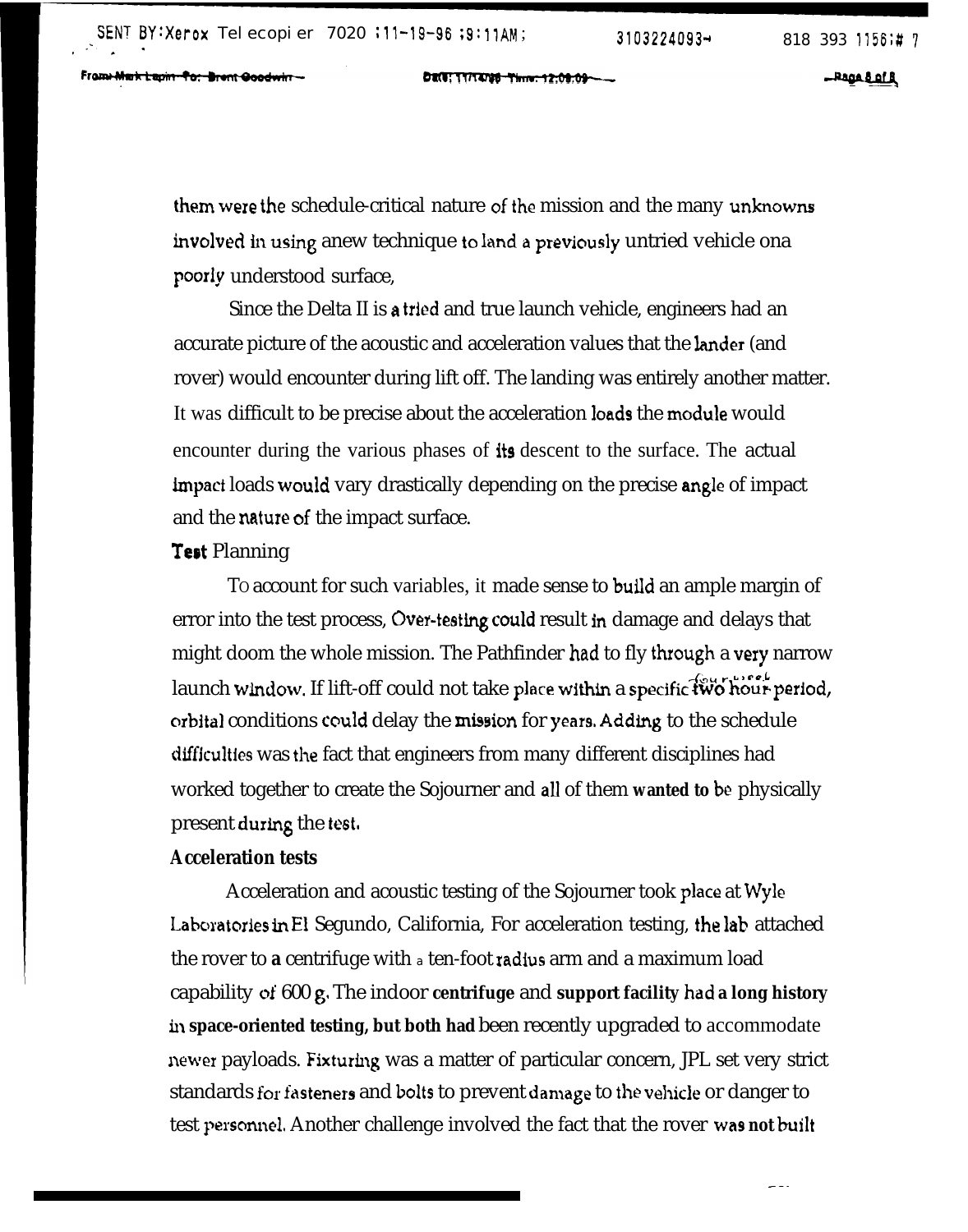Frome Mark Lapin Tor Breat Goodwin

Date: 11/14/88 Time: 12:10:07.

Page 7-of B.

to withstand severe aerodynamic disturbance since it would be shielded from winds during both launch and descent, Centrifuge testing, however, would expose the vehicle to severe winds, JPL and Wyle engineers decided to enclose the vehicle in an airtight shield during centrifuge testing.

A further obstacle involved data collection. A test-object whirling around at the end of a 10-foot centrifuge arm presents considerable challenges. The Wyle facility was equipped with 121 slip-ring charnels which fed data from numerous points on the specimen to a centralized control room (where the large group of **observers watched the proceedings through viewports). The first round of acceleration tests reached a maximum of 66 g's (significantly** higher than the maximum **load). Early tests revealed a performance anomaly on one** of the rover's wheels, After redesign, the wheel passed subsequent tests.

#### **Acoustic Testi**

Although protected from aerodynamic disturbance during launch, the rover would be exposed to a harsh acoustic environment. For acoustic testing, engineers at Wyle had to simulate this acoustic environment while maintaining JPL's strict standards for cleanliness and safety. Acoustic testing took place in high-intensity reverberation chamber with a clean-room environment, The chamber had frequently been used for testing satellite components. During the tests, the rover was suspended by bungees cord from the ceiling of the acoustic reverberation chamber. It was subjected to sound pressure levels exceeding 139dB for a duration of 60 seconds,

For accomplishing the test program within the tight schedule, Wyle personnel received an unusual form of recognition. JPL scanned the signatures of the people involved and engraved them on a microchip, That chip, attached to the base of the lander, is now on its way to a permanent new home on Mars.

#####